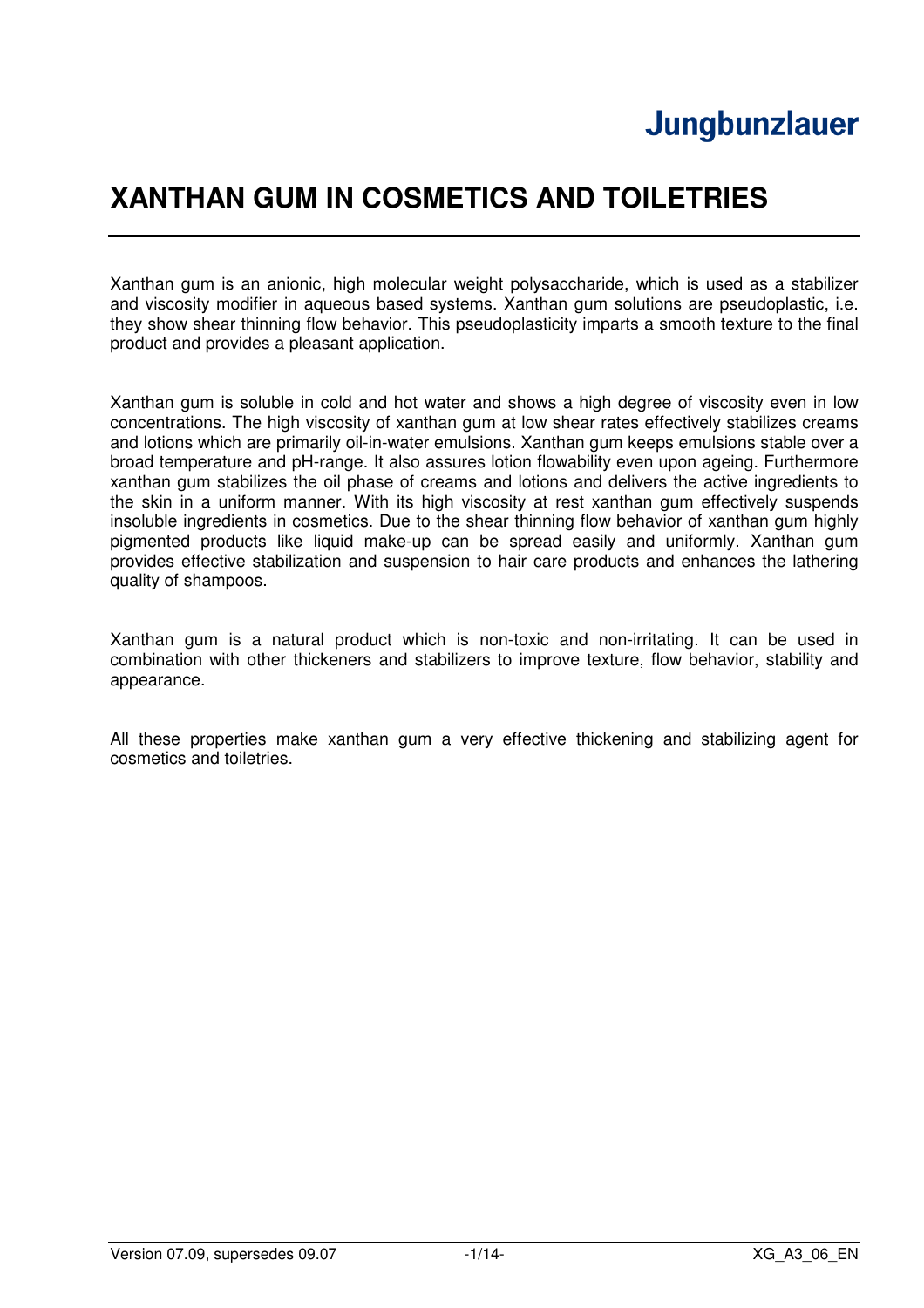|   | <b>SKIN REGENERATION CREAM</b>                                                                                                                                                                                |                                                             |  |
|---|---------------------------------------------------------------------------------------------------------------------------------------------------------------------------------------------------------------|-------------------------------------------------------------|--|
|   | Ingredients                                                                                                                                                                                                   | % weight                                                    |  |
| A | Water (deionized)<br>Xanthan gum<br>Veegum <sup>T</sup><br>Propylene glycol                                                                                                                                   | 68.5<br>0.5<br>1.0<br>3.0                                   |  |
| B | Brij 72 <sup>15</sup><br>Brij 721 16<br>Cetiol V $17$<br>Olive oil<br>Uninox A-287 <sup>18</sup><br>Uniphen P-23 <sup>19</sup><br>Cetyl alcohol<br>Amerchol CAB <sup>20</sup><br>Amerchol L 101 <sup>21</sup> | 3.0<br>2.0<br>8.0<br>2.0<br>1.0<br>2.0<br>1.0<br>3.0<br>2.0 |  |
| C | Unitrienol T-27 <sup>22</sup><br>Preservative and fragrance                                                                                                                                                   | 3.0<br>q.s                                                  |  |

- 1. Blend xanthan gum, Veegum and propylene glycol. Slowly add to water, while agitating at maximum available shear. Continue mixing until smooth. Heat to 70°C.
- 2. Blend part B ingredients and heat to 70°C. Mix until homogeneous.
- 3. Add B to A and mix until uniform.
- 4. Continue mixing until cooled to 27 °C.
- 5. Add part C ingredients to A/B mixture.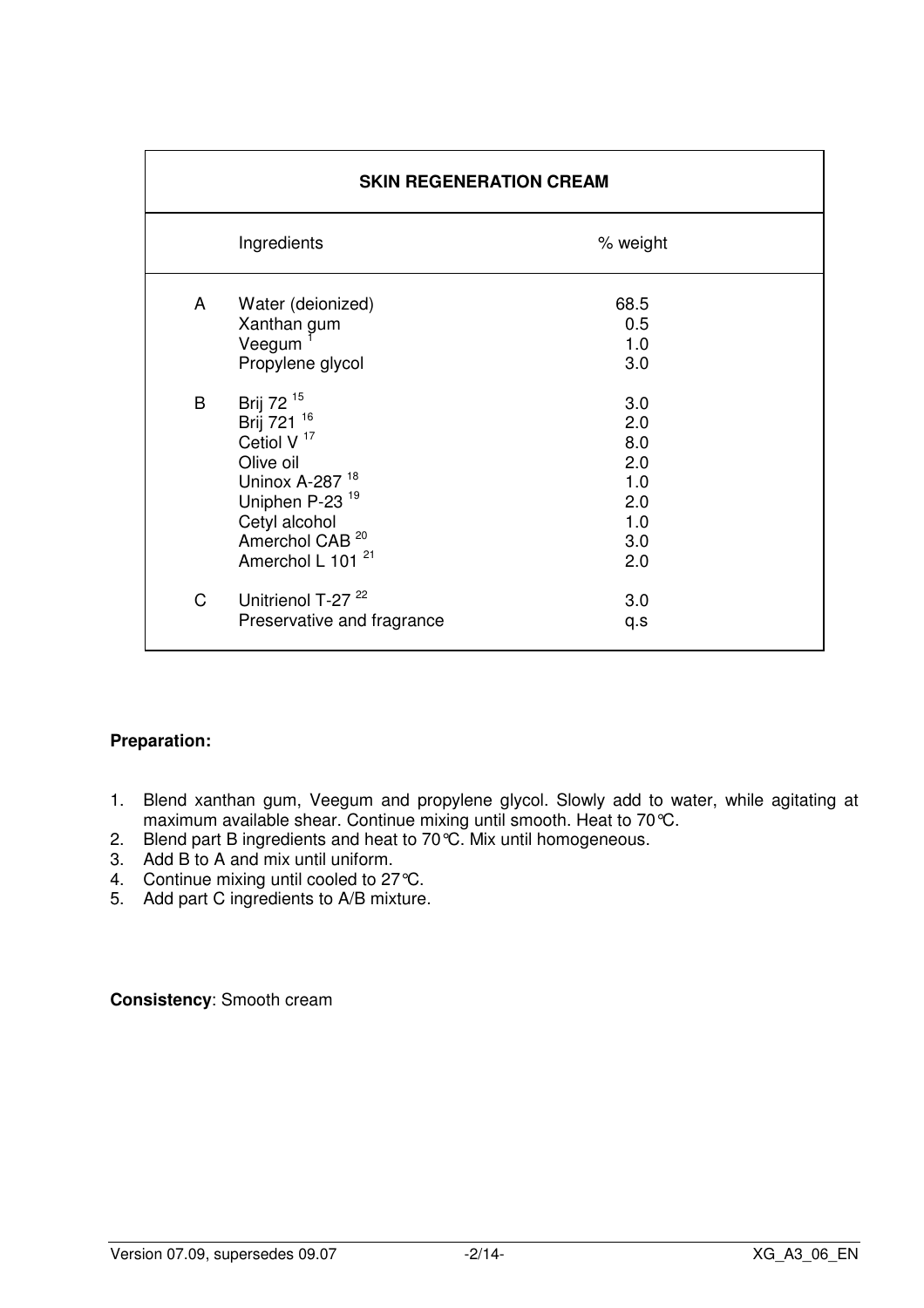| <b>COLLAGEN LOTION</b> |                                                                                                     |                               |
|------------------------|-----------------------------------------------------------------------------------------------------|-------------------------------|
|                        | Ingredients                                                                                         | % weight                      |
| A                      | Water (deionized)<br>Xanthan gum<br>Veegum<br>Propylene glycol                                      | 59.45<br>0.50<br>1.00<br>3.80 |
| B                      | Arlachel 989 <sup>23</sup><br>Artacel 481 <sup>24</sup><br>Myritol 318 <sup>25</sup><br>Mineral oil | 3.30<br>2.70<br>7.00<br>17.00 |
| C                      | Collagen<br>Allantoin<br>Preservative and fragrance                                                 | 5.00<br>0.25<br>q.s           |

- 1. Blend Xanthan gum, Veegum and propylene glycol. Slowly add to water, while agitating at maximum available shear. Continue mixing until smooth. Heat to 75 – 80°C.
- 2. Blend part B ingredients and heat to 75 80 °C. Mix until homogeneous.
- 3. Add B to A and mix until uniform.
- 4. Continue mixing until cooled to 27 °C.
- 5. Add part C ingredients to A/B mixture.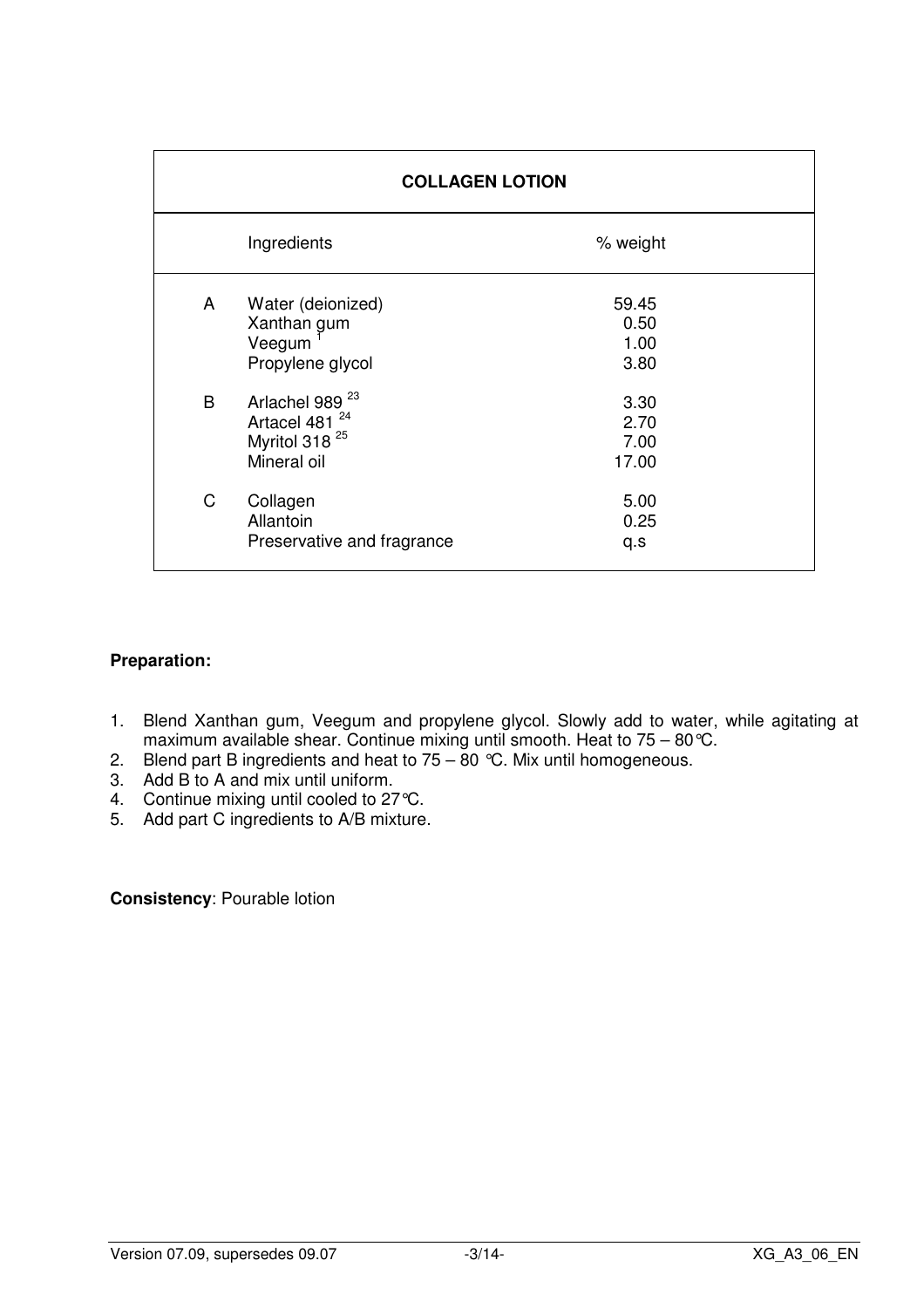|              | <b>FACIAL CREAM FOR OILY SKIN</b>                                           |                           |  |
|--------------|-----------------------------------------------------------------------------|---------------------------|--|
|              | Ingredients                                                                 | % weight                  |  |
| A            | Water (deionized)<br>Xanthan gum<br>Mineral oil<br>Glucam E-20 <sup>6</sup> | 85.2<br>0.2<br>6.0<br>1.0 |  |
| B            | Cutina GMS <sup>7</sup><br>Stearic acid<br>Cetyl alcohol                    | 2.8<br>2.0<br>1.8         |  |
| $\mathsf{C}$ | Triethanolamine<br>Preservative and fragrance                               | 1.0<br>q.s                |  |

- 1. Blend Xanthan gum with mineral oil. Slowly add to water, while agitating at maximum available shear. Add other part A ingredients and heat to 75 – 80°C.
- 2. Blend part B ingredients and heat to 75 80 °C. Mix until homogeneous.
- 3. Add B to A and mix until uniform.
- 4. Continue mixing until cooled to 50 °C, then add triethanolamine.
- 5. Continue mixing until cooled to 27°C, then add fragrance and preservative.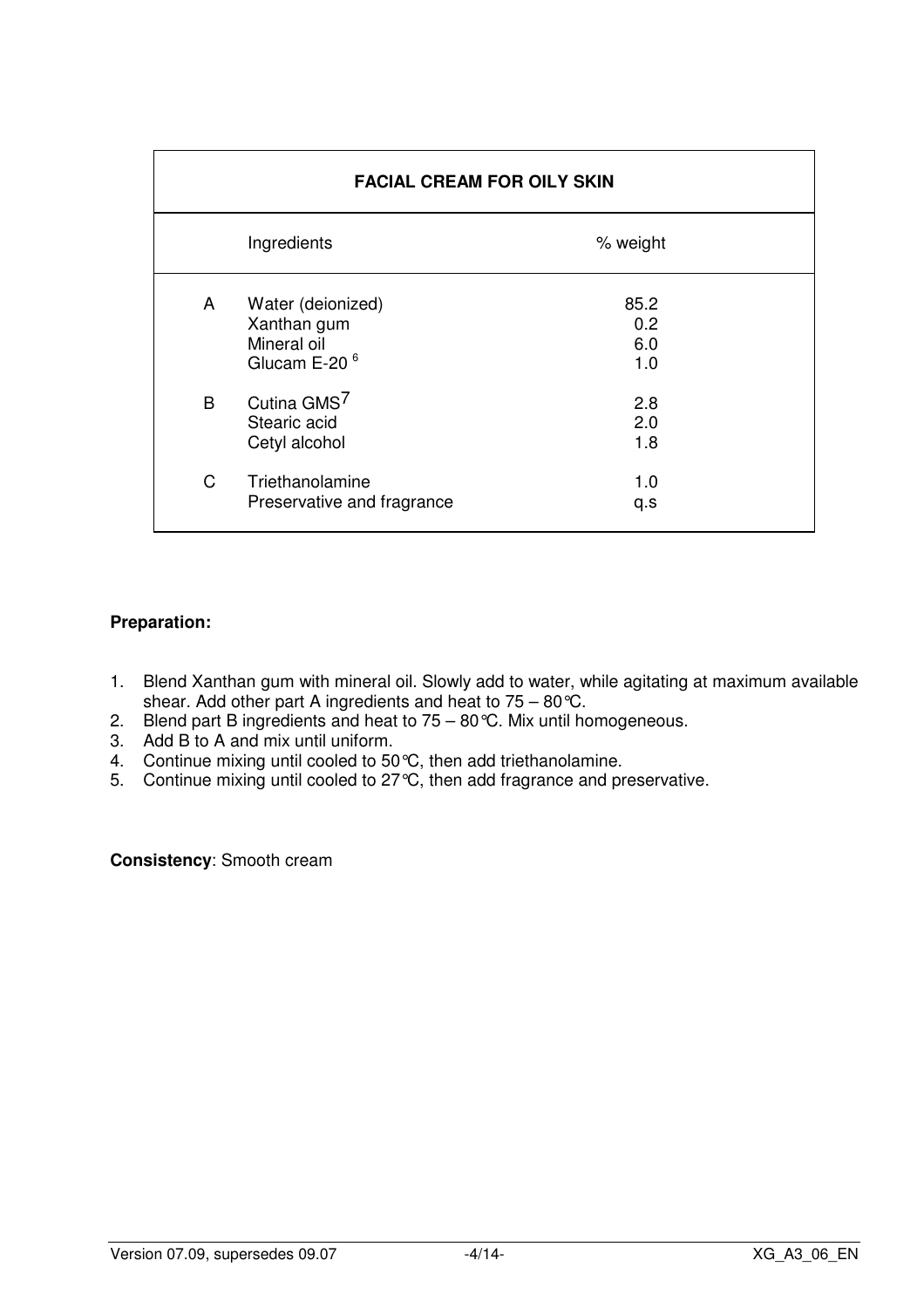| <b>MOISTURIZING CREAM</b> |                                                                                                                                                                                                                                                                               |                                                                                              |
|---------------------------|-------------------------------------------------------------------------------------------------------------------------------------------------------------------------------------------------------------------------------------------------------------------------------|----------------------------------------------------------------------------------------------|
|                           | Ingredients                                                                                                                                                                                                                                                                   | % weight                                                                                     |
| A                         | Water (deionized)<br>Xanthan gum<br>Propylene glycol                                                                                                                                                                                                                          | 68.77<br>0.10<br>3.00                                                                        |
| B                         | Mineral oil<br>Safflower oil<br>Stearic acid<br>Cetyl alcohol<br>Polawax <sup>8</sup><br>Lanolin<br>Dow Corning 200 fluid <sup>9</sup><br>Wickenol 163 <sup>10</sup><br>Arlacel 165 <sup>11</sup><br>Arlacel 60 <sup>12</sup><br>Methocel E4MQ <sup>13</sup><br>Vitamin E oil | 5.00<br>3.00<br>3.50<br>1.00<br>2.00<br>0.50<br>0.50<br>1.00<br>5.00<br>1.50<br>0.10<br>0.01 |
| C                         | Ajidew N-50 <sup>14</sup><br>Collagen<br>Elastin<br>Preservative and fragrance                                                                                                                                                                                                | 5.00<br>0.01<br>0.01<br>q.s                                                                  |

- 1. Blend Xanthan gum with propylene glycol. Slowly add to water, while agitating at maximum available shear. Heat to 75 – 80 °C.
- 2. Blend part B ingredients and heat to 75 80 °C. Mix until homogeneous.
- 3. Add B to A and mix until uniform.
- 4. Continue mixing until cooled to  $40 45$ °C.
- 5. Add part C ingredients to A/B mixture.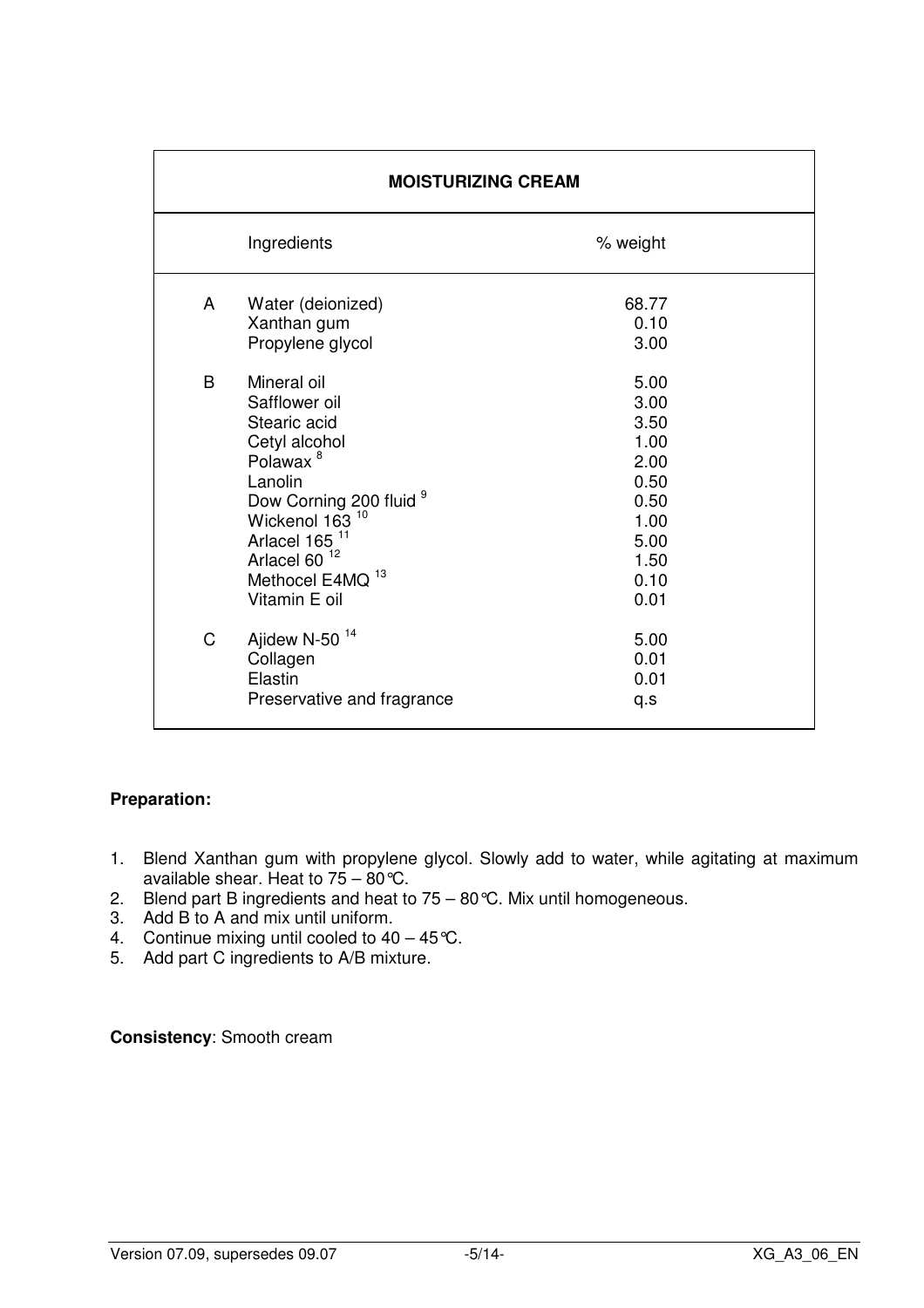| <b>HAND AND BODY LOTION</b> |                                                                                                                                                                                                      |                                                                              |
|-----------------------------|------------------------------------------------------------------------------------------------------------------------------------------------------------------------------------------------------|------------------------------------------------------------------------------|
|                             | Ingredients                                                                                                                                                                                          | % weight                                                                     |
| A                           | Water (deionized)<br>Xanthan gum<br>Tween 20<br>Glycerol                                                                                                                                             | 74.67<br>0.30<br>2.00<br>3.00                                                |
| B                           | Mineral oil<br>Saflor oil<br>Sesame oil<br>Arlacel 165 <sup>11</sup><br>Arlacel 60 <sup>12</sup><br>Cetyl alcohol<br>21<br>Amerchol L-101<br>Abil 350 <sup>32</sup><br>Vitamin-E oil<br>Stearic acid | 1.00<br>4.00<br>4.00<br>3.00<br>2.00<br>1.00<br>3.00<br>0.50<br>0.01<br>1.50 |
| C                           | Collagen<br>Elastin<br>Preservative and fragrance                                                                                                                                                    | 0.01<br>0.01<br>q.s                                                          |

- 1. Blend Xanthan gum with Tween 20 and glycerol. Slowly add to water, while agitating at maximum available shear. Continue mixing until smooth. Heat to 75 – 80°C.
- 2. Blend part B ingredients and heat to  $75 80$  °C. Mix until homogeneous.
- 3. Add B to A and mix until uniform.
- 4. Continue mixing until cooled to 27 °C.
- 5. Add part C ingredients to A/B mixture.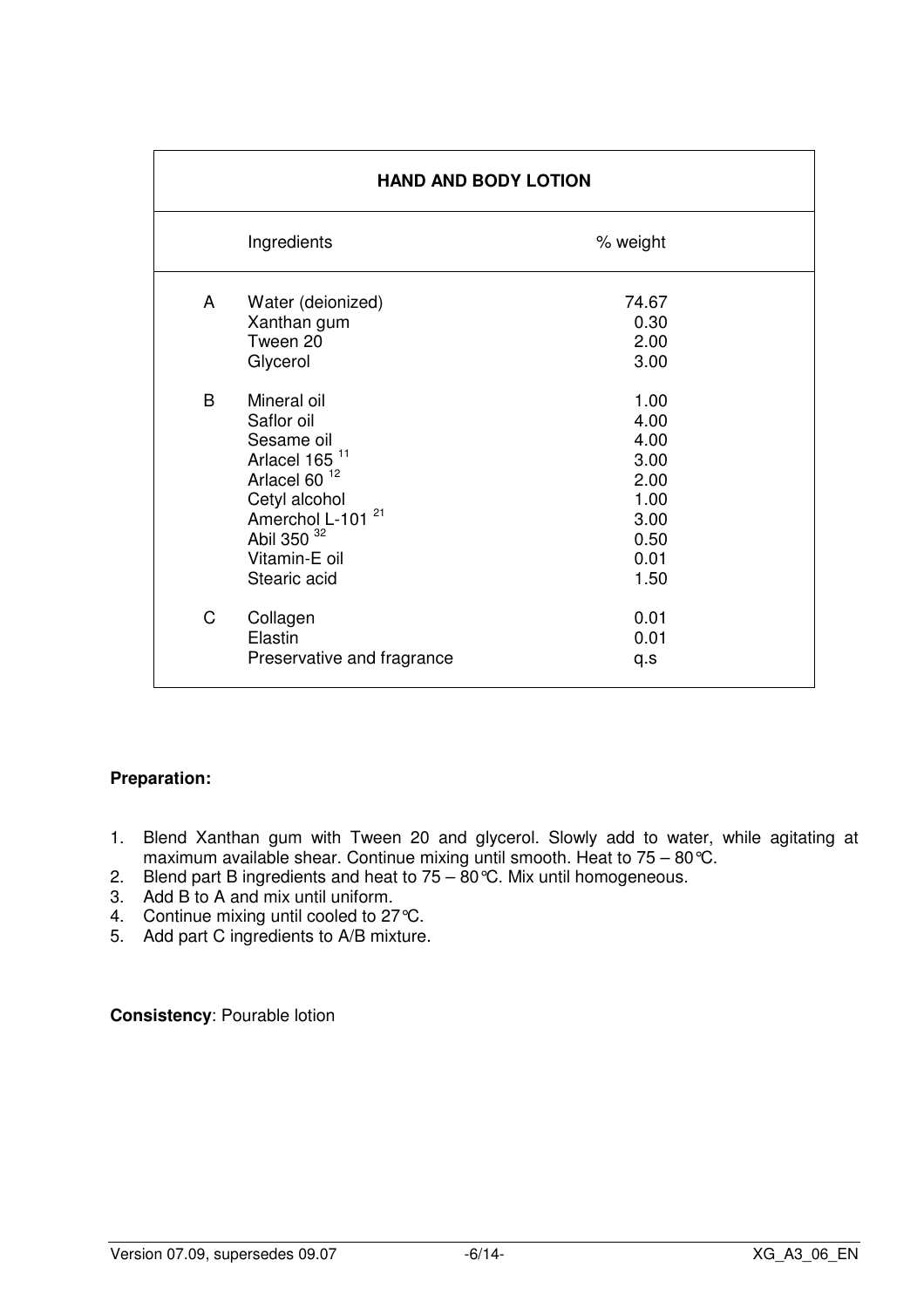| <b>BABY CREAM</b> |                                                                                                          |                                  |
|-------------------|----------------------------------------------------------------------------------------------------------|----------------------------------|
|                   | Ingredients                                                                                              | % weight                         |
| A                 | Water (deionized)<br>Glucam E-20 <sup>6</sup><br>Glucamate SSE-20 <sup>38</sup><br>Xanthan gum<br>Veegum | 80.6<br>5.0<br>1.0<br>0.3<br>0.3 |
| B                 | Vaseline<br>Cetyl alcohol<br>Lanolin<br>Glucate SS <sup>34</sup>                                         | 7.0<br>3.0<br>2.0<br>0.8         |
| C                 | Preservative and fragrance                                                                               | q.s                              |

- 1. Blend xanthan gum and Veegum. Slowly add to water, while agitating at maximum available shear. Continue mixing until smooth.
- 2. Add all other part A ingredients and heat up to  $75 80$ °C.
- 3. Blend part B ingredients and heat to  $75 80$  °C. Mix until homogeneous.
- 4. Add B to A and mix until uniform.
- 5. Continue mixing until cooled to 27°C.
- 6. Add part C ingredients to A/B mixture.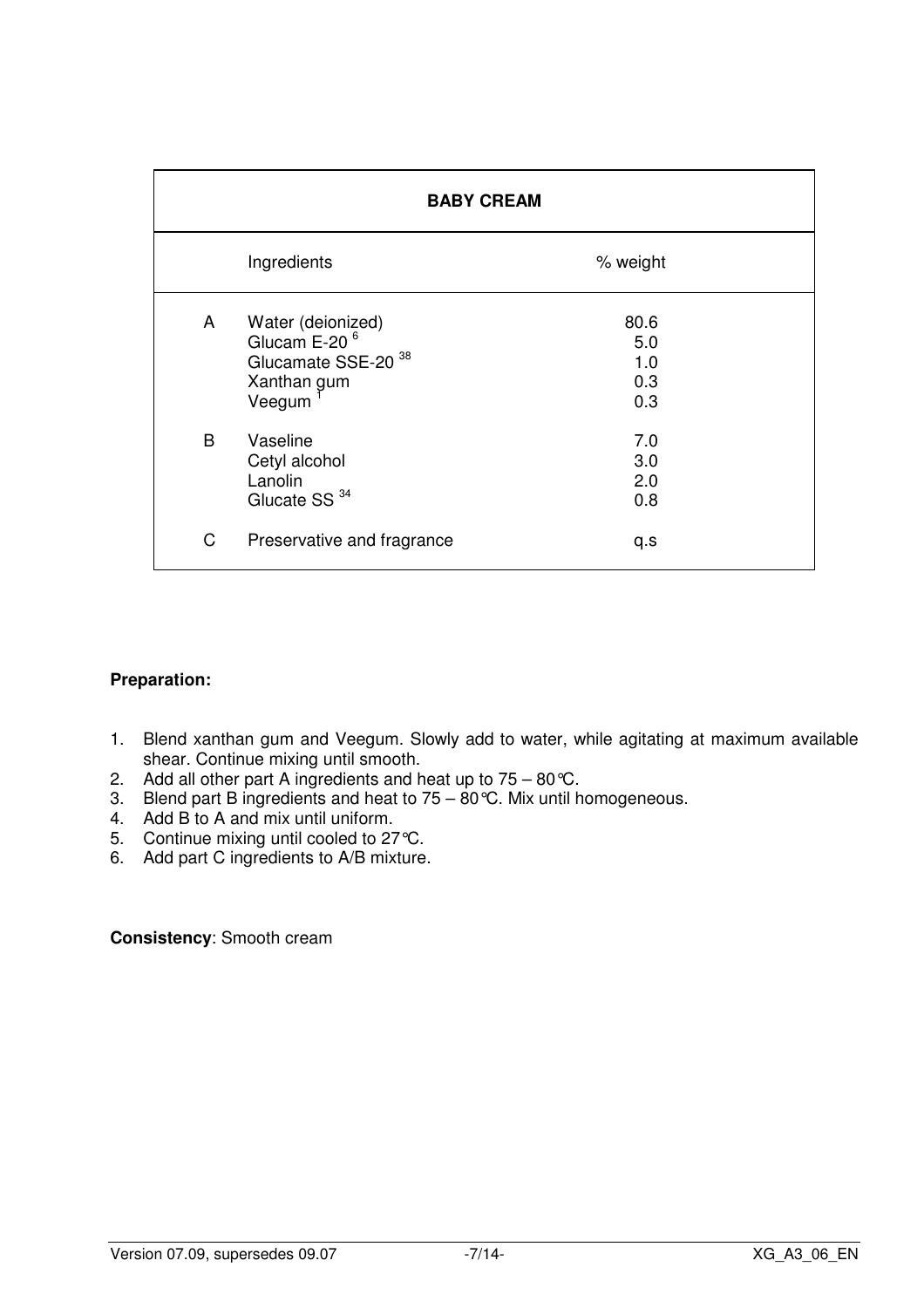| <b>LOTION FOR DRY SKIN</b> |                                                                                                                         |                                        |
|----------------------------|-------------------------------------------------------------------------------------------------------------------------|----------------------------------------|
|                            | Ingredients                                                                                                             | % weight                               |
| A                          | Water (deionized)<br>Glycerol<br>Xanthan gum<br>Veegum, high viscosity <sup>1</sup>                                     | 73.0<br>4.0<br>0.5<br>0.5              |
| B                          | Acetulan <sup>2</sup><br>Finsolv TN 3<br>Fitoderm <sup>4</sup><br>Cocoa butter<br>Vaseline<br>Arlacel 165 <sup>11</sup> | 4.0<br>4.0<br>3.0<br>4.0<br>2.0<br>5.0 |
| C                          | Preservative and fragrance                                                                                              | q.s                                    |

- 1. Blend xanthan gum and Veegum. Slowly add to water, while agitating at maximum available shear. Continue mixing until smooth.
- 2. Add all other part A ingredients and heat up to  $65 70^{\circ}$ C.
- 3. Blend part B ingredients and heat to 65 70°C. Mix until homogeneous.
- 4. Add B to A and mix until uniform.
- 5. Continue mixing until cooled to 30°C.
- 6. Add part C ingredients to A/B mixture.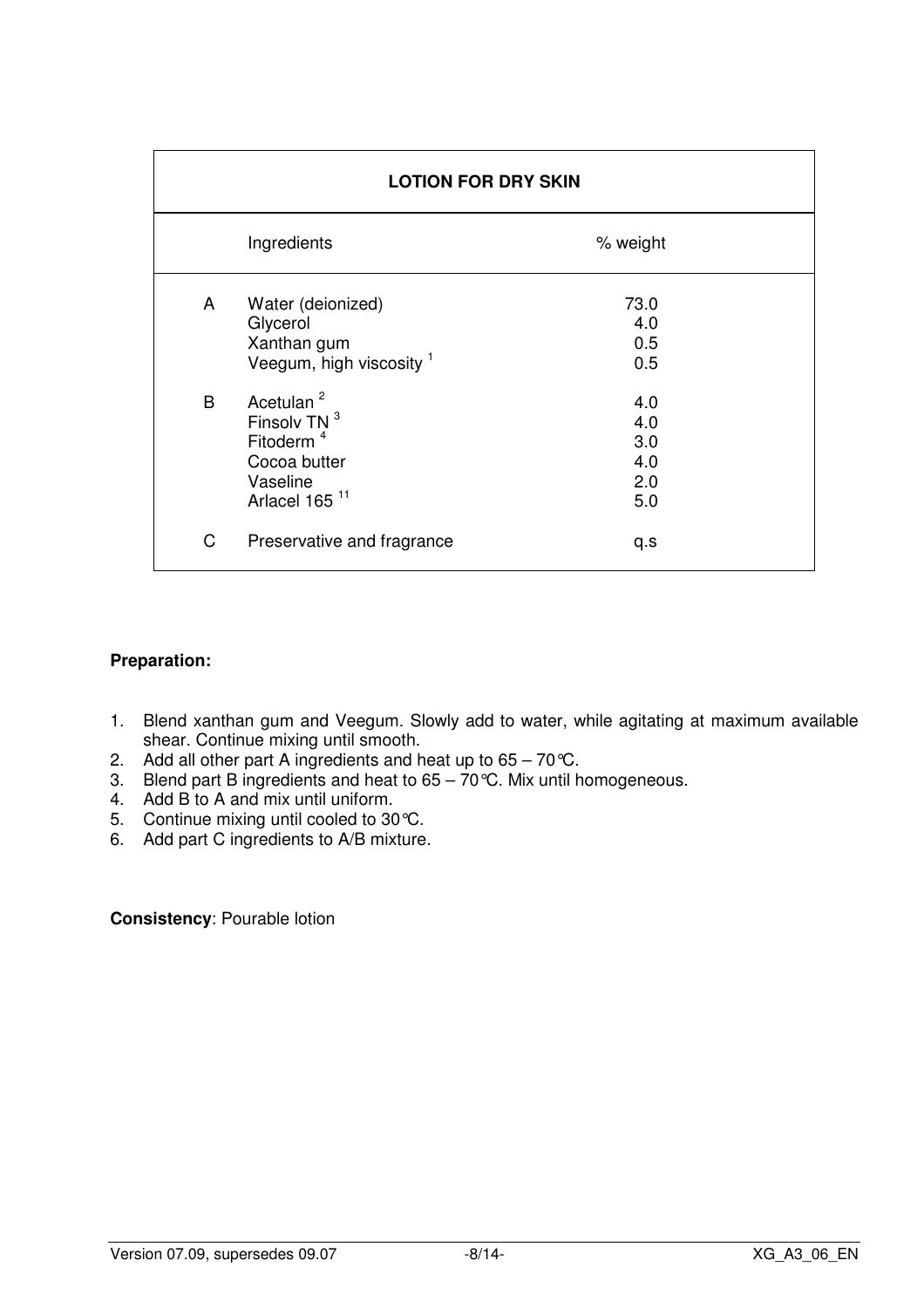| PEELABLE LIQUID FACE MASK |                                                                           |                            |
|---------------------------|---------------------------------------------------------------------------|----------------------------|
|                           | Ingredients                                                               | % weight                   |
| A                         | Water (deionized)<br>Xanthan gum<br>Polyvinyl alcohol<br>Propylene glycol | 59.5<br>0.5<br>10.0<br>7.0 |
| B                         | Alcohol, 96%<br>Ameroxol DE-20 <sup>33</sup>                              | 20.0<br>3.0                |
| C                         | Color<br>Preservative and fragrance                                       | q.s<br>q.s                 |

- 1. Slowly add xanthan gum to water, while agitating at maximum available shear. Continue mixing until smooth.
- 2. Add all other part A ingredients and heat up to  $70 75$ °C.
- 3. Continue mixing until cooled to 40°C.
- 4. Blend part B ingredients.
- 5. Add B to A and mix until uniform.
- 6. Add part C ingredients to A/B mixture.

**Consistency**: Fluid lotion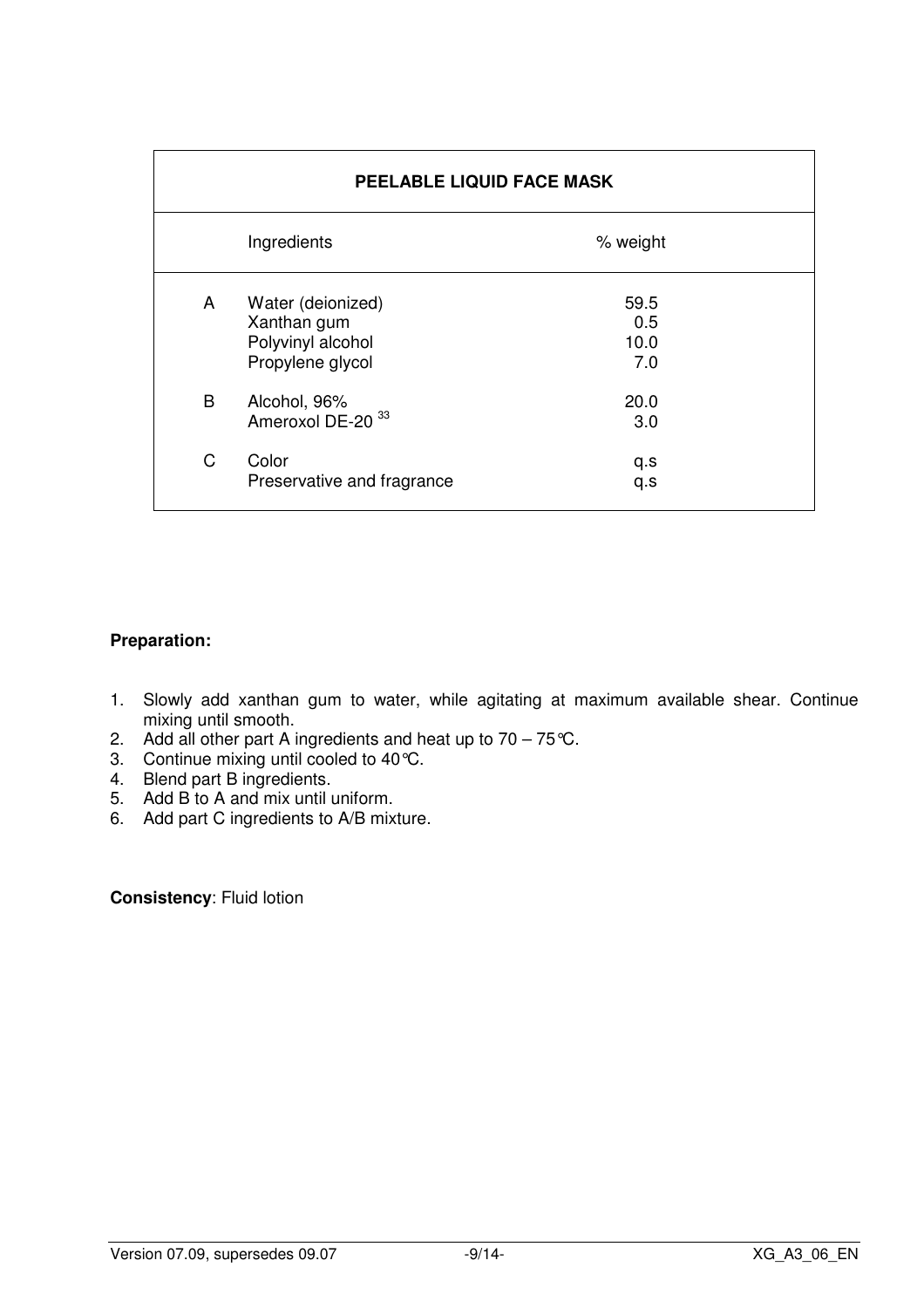| <b>LIQUID MAKE-UP</b> |                                                                                                                                                                                                  |                                                      |  |
|-----------------------|--------------------------------------------------------------------------------------------------------------------------------------------------------------------------------------------------|------------------------------------------------------|--|
|                       | Ingredients<br>% weight                                                                                                                                                                          |                                                      |  |
| A                     | Water (deionized)<br>Xanthan gum<br>Propylene glycol<br>Dye pigments <sup>43</sup>                                                                                                               | 61.2<br>0.3<br>4.0<br>6.0                            |  |
| B                     | Dragorin 100 s.e. <sup>28</sup><br>Cetyl alcohol<br>Dragophos S <sup>29</sup><br>Dragorin GMS <sup>30</sup><br>Almond oil, sweet<br>Apricot core oil<br>Dragoxat EH 31<br>Abil 350 <sup>32</sup> | 4.0<br>2.0<br>2.5<br>2.5<br>7.0<br>4.5<br>5.5<br>0.5 |  |
| C                     | Preservative and fragrance                                                                                                                                                                       | q.s                                                  |  |

- 1. Slowly add xanthan gum to water, while agitating at maximum available shear. Continue mixing until smooth.
- 2. Add all other part A ingredients and mix until homogeneous. Heat up to 80°C.
- 3. Blend part B ingredients and heat to 80°C.
- 4. Add B to A and mix until uniform.
- 5. Continue mixing until cooled to 50 °C.
- 6. Add part C ingredients to A/B mixture.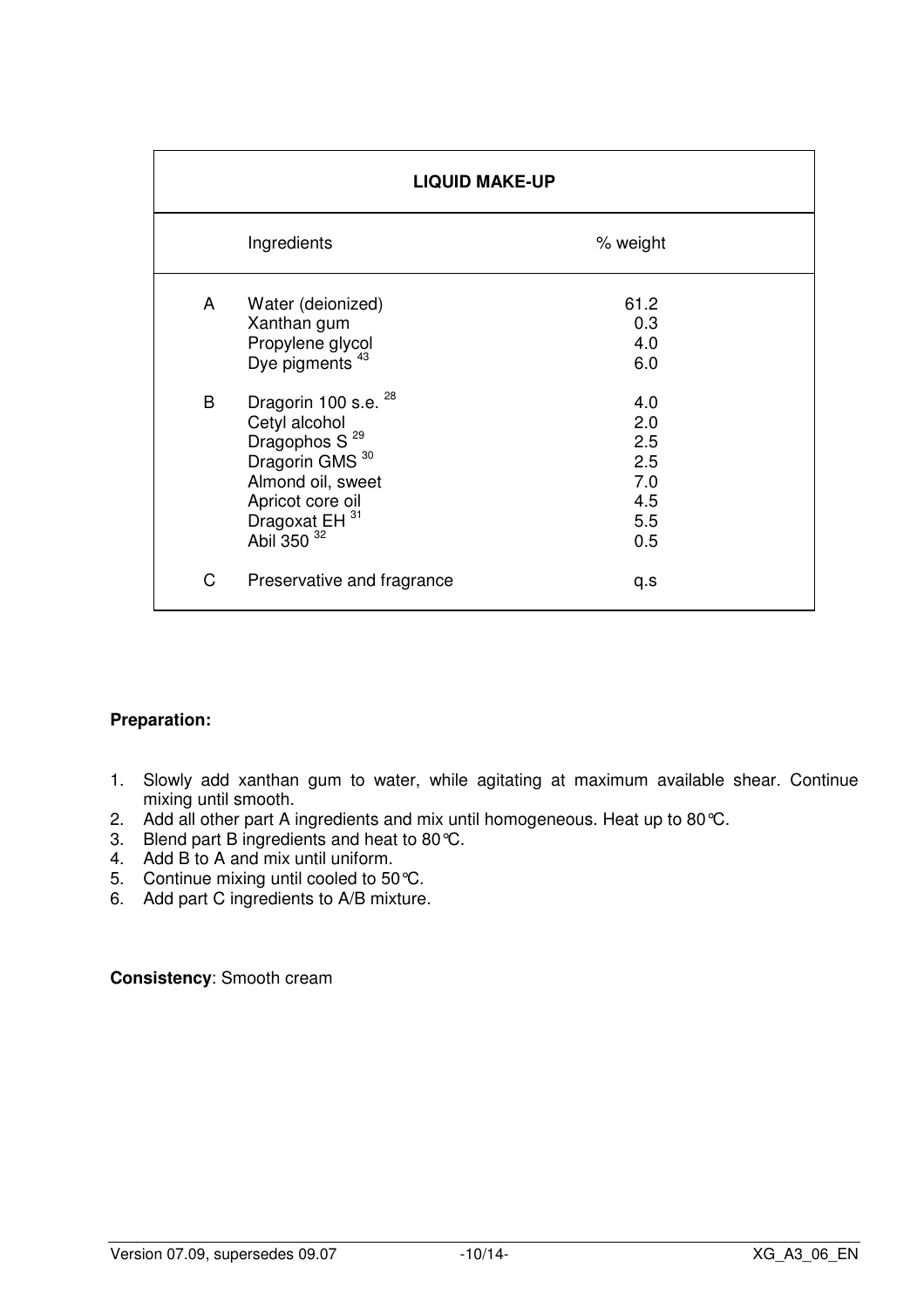| <b>SUNSCREEN LOTION</b> |                                                                                                                                        |                                        |  |
|-------------------------|----------------------------------------------------------------------------------------------------------------------------------------|----------------------------------------|--|
|                         | Ingredients                                                                                                                            | % weight                               |  |
| A                       | Water (deionized)<br>Xanthan gum                                                                                                       | 70.7<br>0.3                            |  |
| B                       | Parsol MCX <sup>27</sup><br>Glucamate SSE-20 <sup>38</sup><br>Lanolin<br>Glucam P-10 <sup>26</sup>                                     | 5.0<br>2.5<br>2.0<br>2.0               |  |
| $\mathsf C$             | Coconut oil<br>Isopropyl Myristate $42$<br>Glucate SS $^{34}_{-}$<br>Cutina GMS <sup>7</sup><br>Cetyl alcohol<br>Acetulan <sup>2</sup> | 5.0<br>4.0<br>2.5<br>2.0<br>2.0<br>2.0 |  |
| D                       | Preservative and fragrance                                                                                                             | q.s                                    |  |

- 1. Slowly add xanthan gum to water, while agitating at maximum available shear. Continue mixing until smooth.
- 2. Add the blend of part B ingredients and heat to  $70 75$ °C.
- 3. Blend part C ingredients and heat to 70 75°C.
- 4. Add C to B and mix until uniform.
- 5. Continue mixing until cooled to 30°C.
- 6. Add part D ingredients to B/C mixture.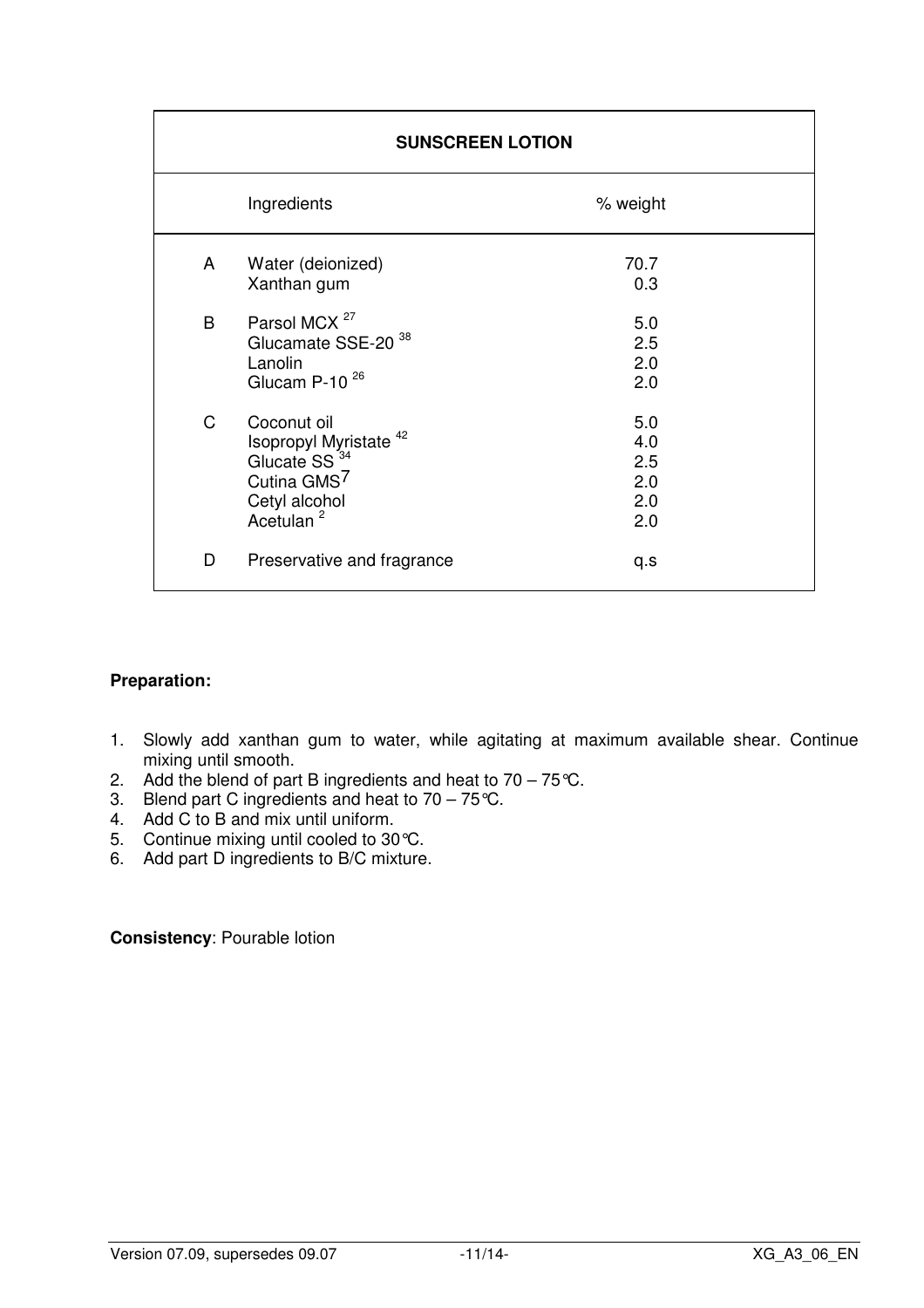| <b>LIQUID SOAP</b>      |                                                                                                          |                           |
|-------------------------|----------------------------------------------------------------------------------------------------------|---------------------------|
| Ingredients<br>% weight |                                                                                                          |                           |
| A                       | Water (deionized)<br>Xanthan gum<br>Texapon Z <sup>35</sup><br>Texapon A <sup>36</sup>                   | 65.9<br>0.2<br>5.0<br>2.0 |
| B                       | Witconate AOS <sup>40</sup><br>Comperlan LD <sup>39</sup><br>Dehyton K <sup>37</sup><br>Propylene glycol | 15.0<br>6.0<br>3.0<br>2.5 |
| $\mathsf C$             | Salt<br>Citric acid                                                                                      | 0.4<br>q.s                |
| D                       | Color<br>Preservative and fragrance                                                                      | q.s<br>q.s                |

- 1. Slowly add xanthan gum to water, while agitating at maximum available shear. Continue mixing until smooth.
- 2. Add remaining part A ingredients and mix until homogeneous. Heat up to 70°C.
- 3. Blend part B ingredients and heat to 70°C.
- 4. Add B to A and mix until uniform.
- 5. Add salt and adjust the pH value with Citric acid to pH 5.5.
- 6. Continue mixing until cooled to 40°C.
- 7. Add part D ingredients to A/B/C mixture.

**Consistency**: Liquid lotion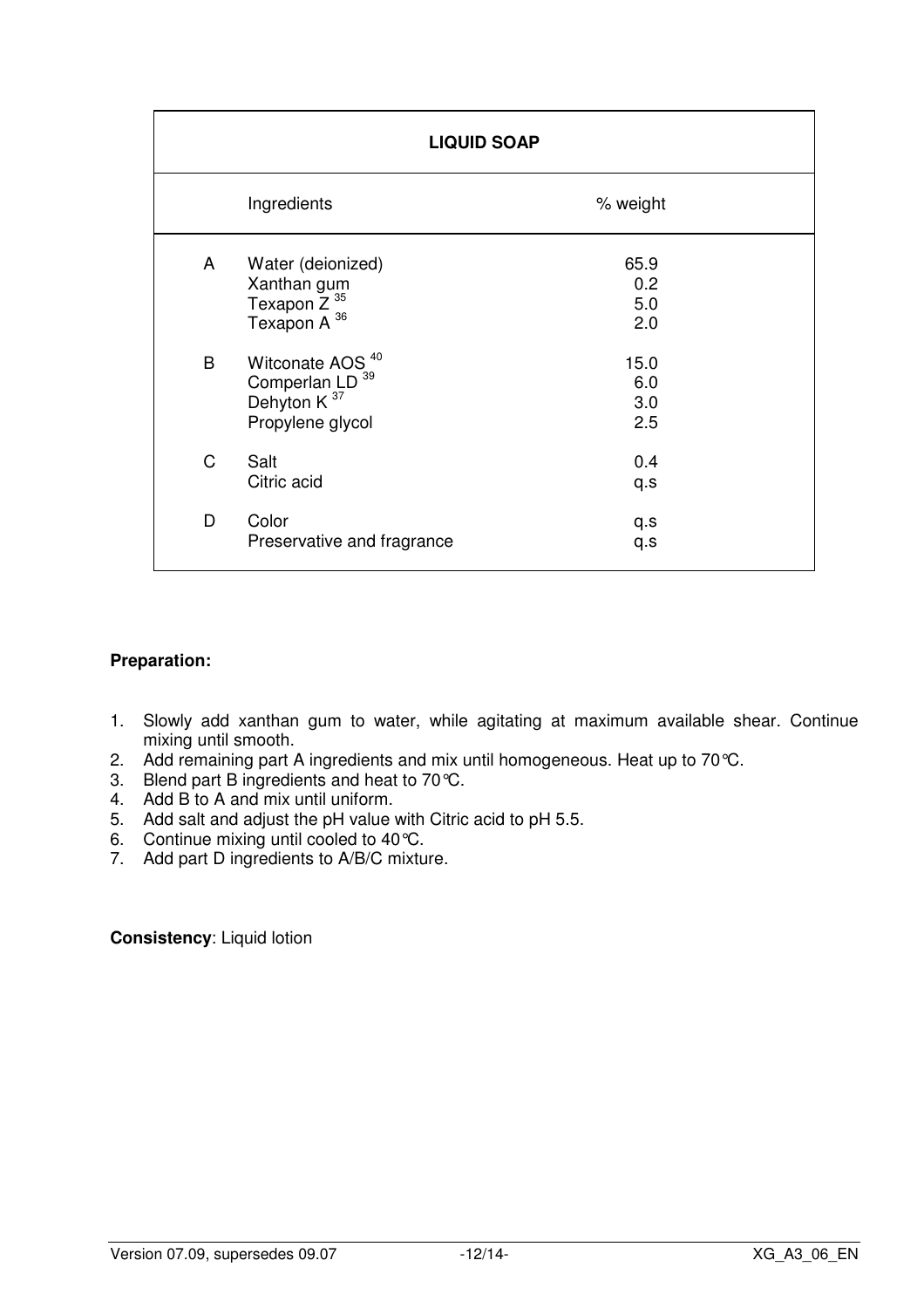| <b>MOUSSE SHAMPOO</b> |                                                                                                                                                                                                                  |                                                             |
|-----------------------|------------------------------------------------------------------------------------------------------------------------------------------------------------------------------------------------------------------|-------------------------------------------------------------|
|                       | Ingredients                                                                                                                                                                                                      | % weight                                                    |
| A                     | Water (deionized)<br>Xanthan gum                                                                                                                                                                                 | 63.2<br>0.2                                                 |
| B                     | Texapon A <sup>36</sup><br>Texapon $Z^{35}$<br>Comperlan LD <sup>39</sup><br>Comperlan COD <sup>41</sup><br>Conditioner P7 <sup>5</sup><br>Dehyton K <sup>37</sup><br>Cutina GMS $7$<br>Tween 20<br>Stearic acid | 9.2<br>9.2<br>4.6<br>2.8<br>2.0<br>1.4<br>1.4<br>0.5<br>0.5 |
| $\mathsf{C}$          | Color<br>Preservative and fragrance                                                                                                                                                                              | q.s<br>q.s                                                  |
| D                     | Propellant                                                                                                                                                                                                       | 5.0                                                         |

- 1. Slowly add xanthan gum to water, while agitating at maximum available shear. Continue mixing until smooth. Heat up to 80°C.
- 2. Blend part B ingredients and heat to 80 °C.
- 3. Add B to A and mix until uniform.
- 4. Continue mixing until cooled to 40 °C.
- 5. Add part C ingredients to A/B mixture.
- 6. Add propellant.

**Consistency**: Foamy shampoo